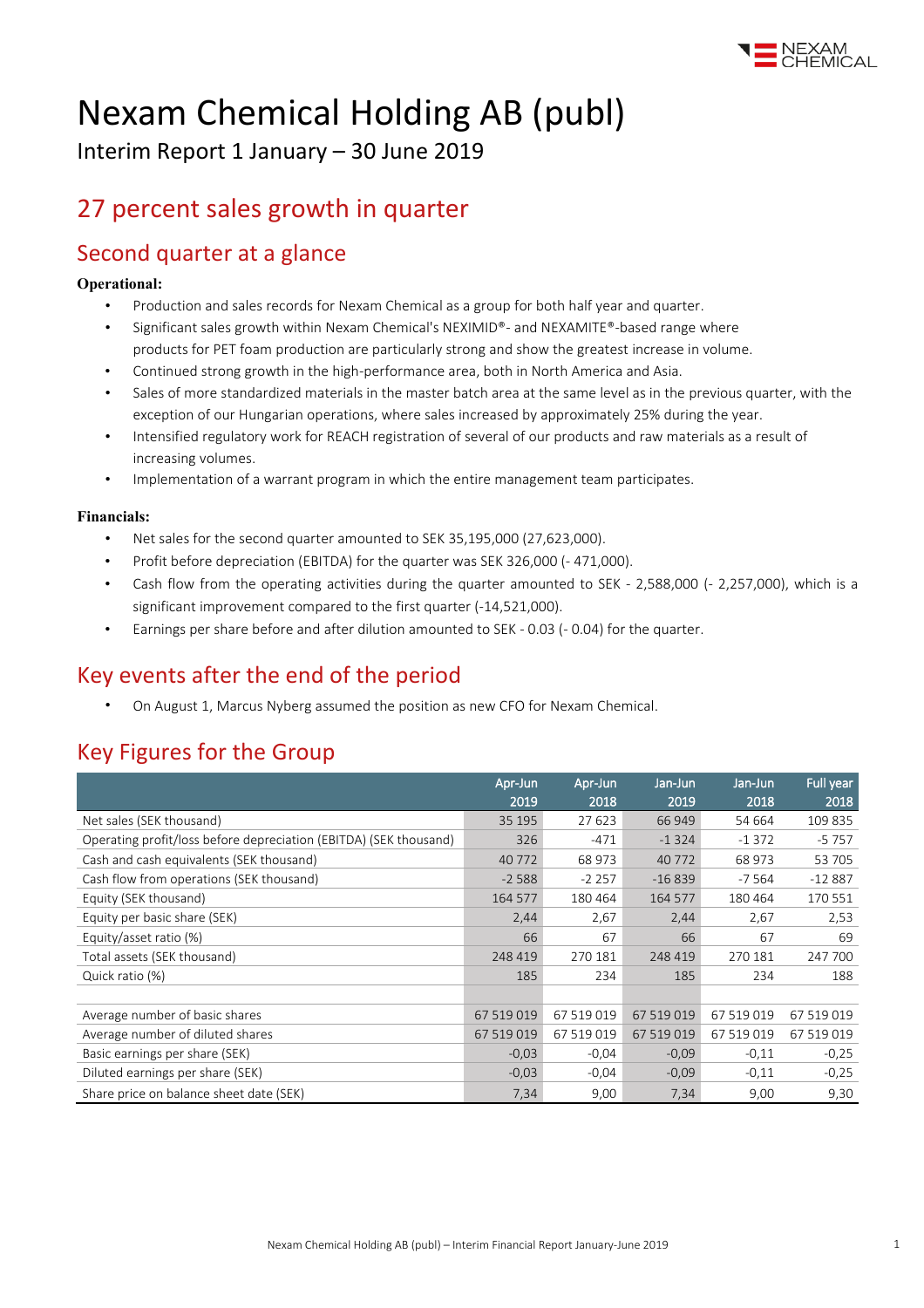

Comments from the CEO, Johan Arvidsson

# Nexam Chemical's best half so far

The positive development that Nexam Chemical presented during the first quarter of the year has continued and strengthened in the second quarter. Strong sales in the first quarter is followed up by an even stronger second quarter. We are delighted by this and note that it coincides with Nexam Chemical celebrating 10 years as a company on the first of July this year.

In addition to sales that exceed SEK 35 million in the second quarter, we also present a positive result at EBITDA level for the first time. In doing so, we achieve two important goals. The company has now reached a position where, in principle, operating revenues balance operating costs, which provides the setting for a solid development forward. We have proven that we can commercialize our products and take them to market where our customers are now increasingly applying them in their products. We enjoy this position - it is a sign that the company has matured and now has the ability to seriously compete on a global scale.

### "… sales in Q2 exceeding SEK 35 million and a positive result at EBITDA level…"

The segments we prioritized and have succeeded in above all, are in PET foam and the high-performance segment. The market appreciates our ability to satisfy needs through new innovative products and solutions, which gives us a strong competitive advantage. In industrial projects, lead times are often between three to five years. We have now gone through several of these in development projects, which is starting to be clearly visible regarding the development of our sales. Now, hard and enduring work bears fruit. In addition to sales in the above two mentioned segments, we have a continuously operating business and a valuable base platform through our range of color and functional masterbatch products, which reinforces the company's financial stability. However, it doesn't stop here, there are a number of other areas for Nexam Chemical to develop in the future. We are a growth company and work purposefully to develop new areas that will eventually generate new revenue streams and cash flows.

In regard to the PET foam application area, demand is large and growing, especially from the rapidly growing wind power industry. The dynamics of the wind power industry place high demands on materials and components, and PET foam is particularly well adapted to this. I expect that our development as well as our sales in

the area of PET foam will continue to be strong and growing, thus also an important contributing factor to Nexam Chemical's future successes.

In the high-performance applications segment, our sales continue to develop strongly in both the US and Asia. The sustainability aspect of our offering plays an important role, as our innovative chemistry can significantly contribute to our end-customers' ability to manufacture lighter and more efficient products that meet the increasingly stringent sustainability requirements the market demands today and to an even greater degree in the future.

Polyethylene pipes are a segment that we have presented as promising and with great potential, for a long time. For many years we have worked hard to achieve a commercial breakthrough. Confidence in the segment is unchanged and we continue to work towards the goal of achieving a real commercial breakthrough. However, we have noted that it takes longer than we thought a few years ago. In addition, our limited resources have recently focused more on PET foam. We do not stand or fall with polyethylene pipes, but we also know that there is great potential once we succeed in commercialization.

"… It strengthens the entire organization to enter the second half of the year with such a strong and positive development in the first half …"

Strong demand for our products is particularly evident at our production facility in St Andrews, Scotland, which is booming. This is very positive and a confirmation that the order intake is strong. We have begun to prepare to increase production in St Andrews in the relatively near future to meet the growing demand. Preparations for a possible Brexit have been initiated and we expect to be able to handle one if needed.

I am pleased to report such a strong first half of 2019, something that would not have been possible without dedicated and development-oriented employees. We look forward with confidence to continuing to develop the business. I am proud to lead a company where expectations and hopes are high. It strengthens the entire organization to enter the second half of the year with such a strong and positive development in the first half, mainly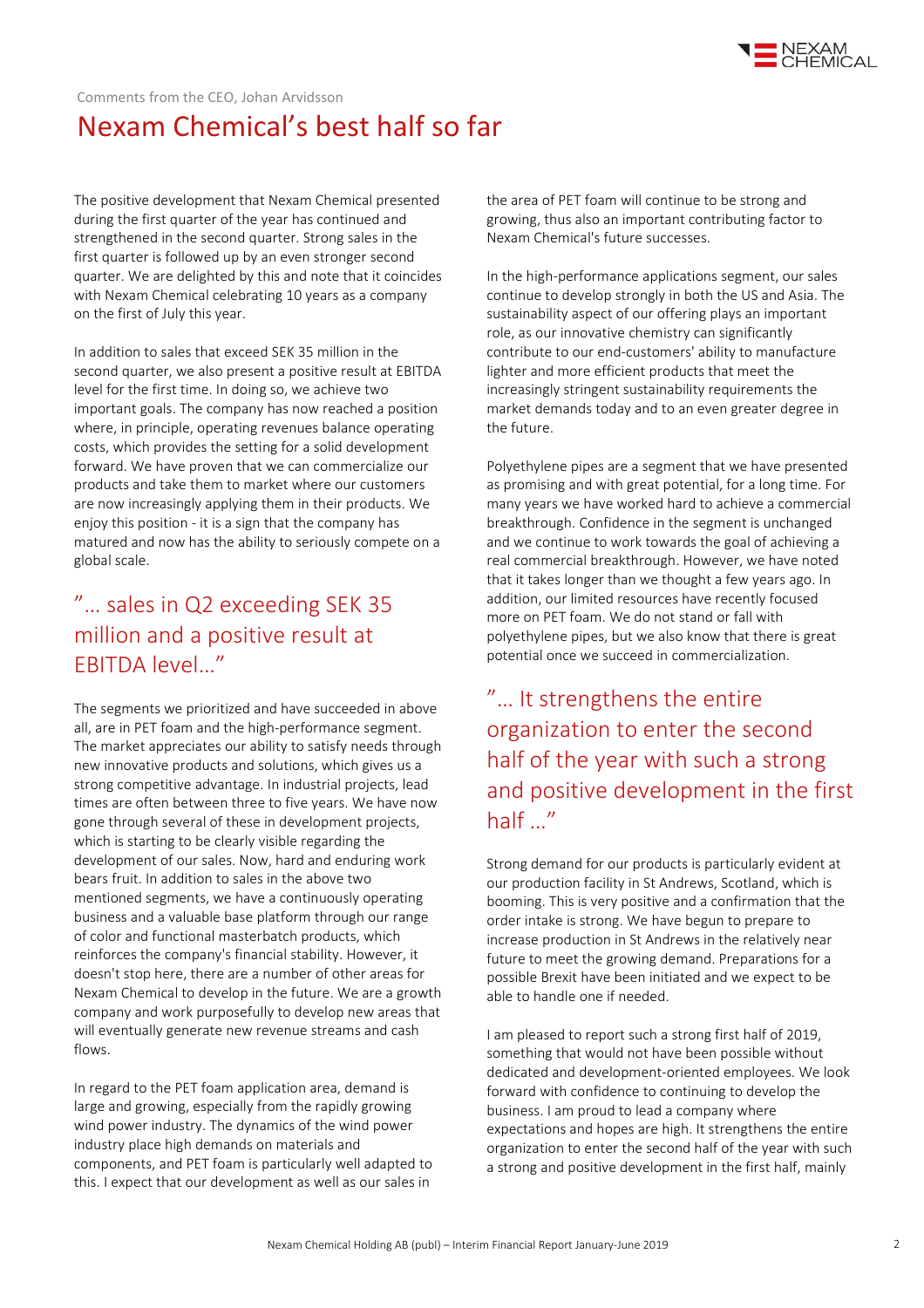

because of the great potential remaining to grow even further in the future.

The fact that Nexam Chemical has celebrated 10 years as a company during the summer and at the same time report its best result ever, is fantastic. Now we continue the journey with a clear ambition to deliver profitable growth!



Johan Arvidsson, CEO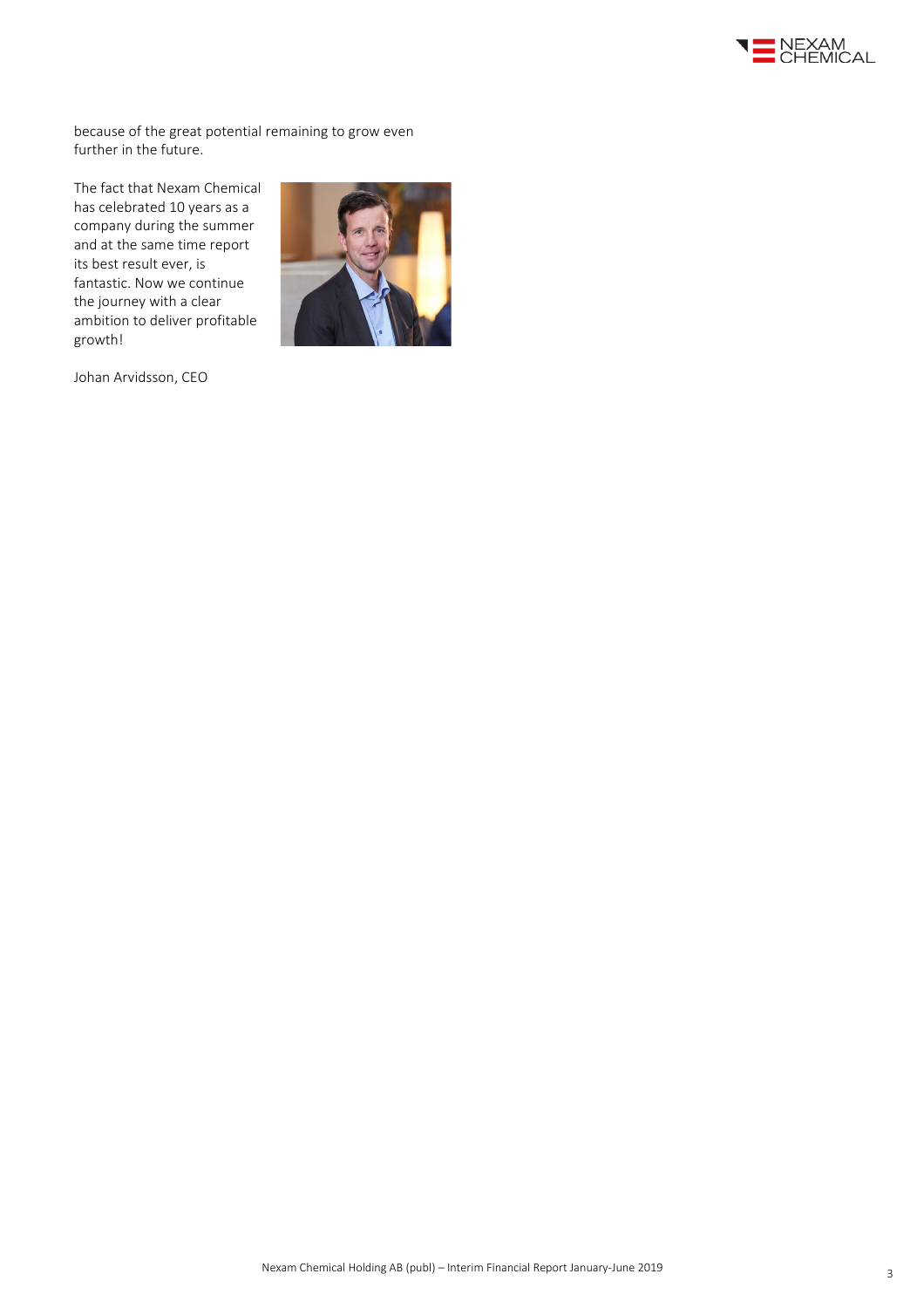

# This is Nexam Chemical

#### Nexam Chemical

Stronger, lighter and recyclable materials. It is one part of what the world needs to be able to grow in a sustainable way. We at Nexam Chemical can contribute to this. We work with improving polymeric materials – more commonly described as plastics. By adding our products, the customer can create materials that will give the endproducts completely new and effective properties. Such as lower weight, increased heat resistance and strength, longer life cycle and increased recycling.

Today we help our customers to improve materials that are then used in everything from computers, wind turbines and vehicle components to water pipes and food packaging. We are a growth company with a turnover of approximately SEK 110 million, with production in five countries, employs about forty persons and cooperates with well-known chemical and material companies all over the world.

The Company's head office is located in Lomma, Sweden. Development of new products and applications and formulation evaluation takes place in the laboratory in St. Andrews, Scotland where also the facility for production of the Company´s molecules are located. Large scale production of the company's unique molecules is performed in collaboration with contract manufacturers. Manufacturing of masterbatch and multifunctional masterbatch is performed by the subsidiary Plasticolor.

#### Our vision

To be a recognized world-leader in property modification of polymeric materials through heat-activated chemistry.

#### Our mission

To contribute to a more resource-efficient and sustainable society through innovative chemistry that improves properties, usability and recycling of polymeric materials.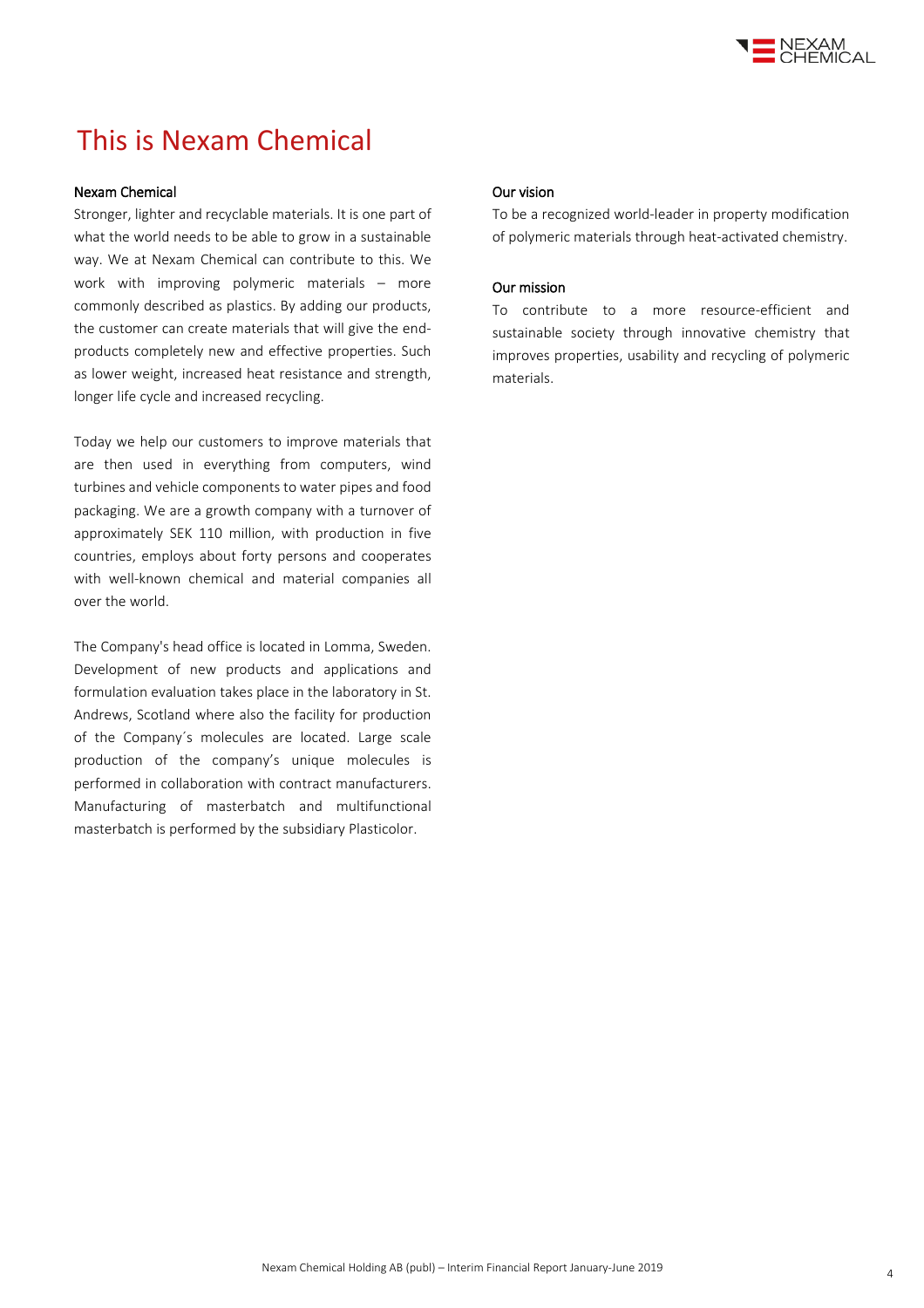

### Financial comments

#### Sales and profit

Net sales for the second quarter totaled SEK 35,195,000 (27,623,000). Other operating income for the quarter amounts to SEK 558,000 (809,000) and consists mainly of effects from exchange rates.

The personnel expenses during the second quarter totaled SEK - 7,413,000 (- 6,372,000). Other operating expenses totaled SEK - 6,840,000 (- 5,734,000). The depreciation for the period amounts to SEK - 2,469,000 (- 2,031,000) of which SEK - 1,100,000 (- 1,100,000) concerns depreciation of acquired immaterial surplus values. The profit/loss before depreciation (EBITDA) amounted to SEK 326,000 (- 471,000). The operating profit/loss before tax for the quarter came in at SEK - 2,460,000 (-2,863,000).

#### Personnel and organization

The average number of employees in the Group for the period amounted to 40 (39), whereof 4 (8) were women.

#### Investments

The total investment in intangible assets during the

### Other information

#### Group structure

Nexam Chemical Holding AB is a Swedish public limited liability company and its corporate ID no. is 556919-9432. The Group consists of the parent company Nexam Chemical Holding AB (publ) and two subgroups, Nexam Chemical and Plasticolor. All companies in the Group are wholly owned.

#### Accounting policies



quarter amounts to SEK 1,069,000 (823,000) and for the material assets SEK 130,000 (889,000).

#### Cash flow

The cash flow from the operating activities during the quarter amounted to SEK -2,588,000 (- 2,257,000). Changes in working capital has affected the cashflow negatively with SEK - 2,720,000 (- 1,369,000). A new bank loan was signed during the quarter and has affected the cashflow with SEK 12,000,000. During the quarter, amortization of bank loans has affected the cashflow with SEK - 3,259,000 (- 3,000,000). The total cash flow for the quarter amounted to SEK 5,277,000 (- 7,461,000).

#### Financial position

Compared to the beginning of the year, the equity/assets ratio was 66 (69) percent, and the equity was SEK 164,577,000 (170,551,000). Cash and cash equivalents amounted to SEK 40,772,000 (53,705,000) compared to the beginning of the year. The Group has at the end of the period an interest-bearing debt of SEK 56,674,000 (51,020,000) compared to the beginning of the year.

The Group applies International Financial Reporting Standards (IFRS), as adopted by the EU. This interim report has been prepared in accordance with IAS 34 Interim Financial Reporting, the Annual Accounts Act. The parent company applies the Annual Accounts Act and the Swedish Financial Reporting Board recommendation RFR 2 Accounting for Legal Entities. The accounting policies and calculation methods applied are consistent with those described in the annual report for 2018. New standards and interpretations that came into force on January 1, 2019 have affected Nexam Chemical´s financial reporting for the interim report period according to the description of new reporting standards below.

*Financial instruments.* Nexam Chemical has only financial assets and liabilities valued at amortized cost. As these financial assets and liabilities are due within twelve months, the value is estimated to correspond to fair value.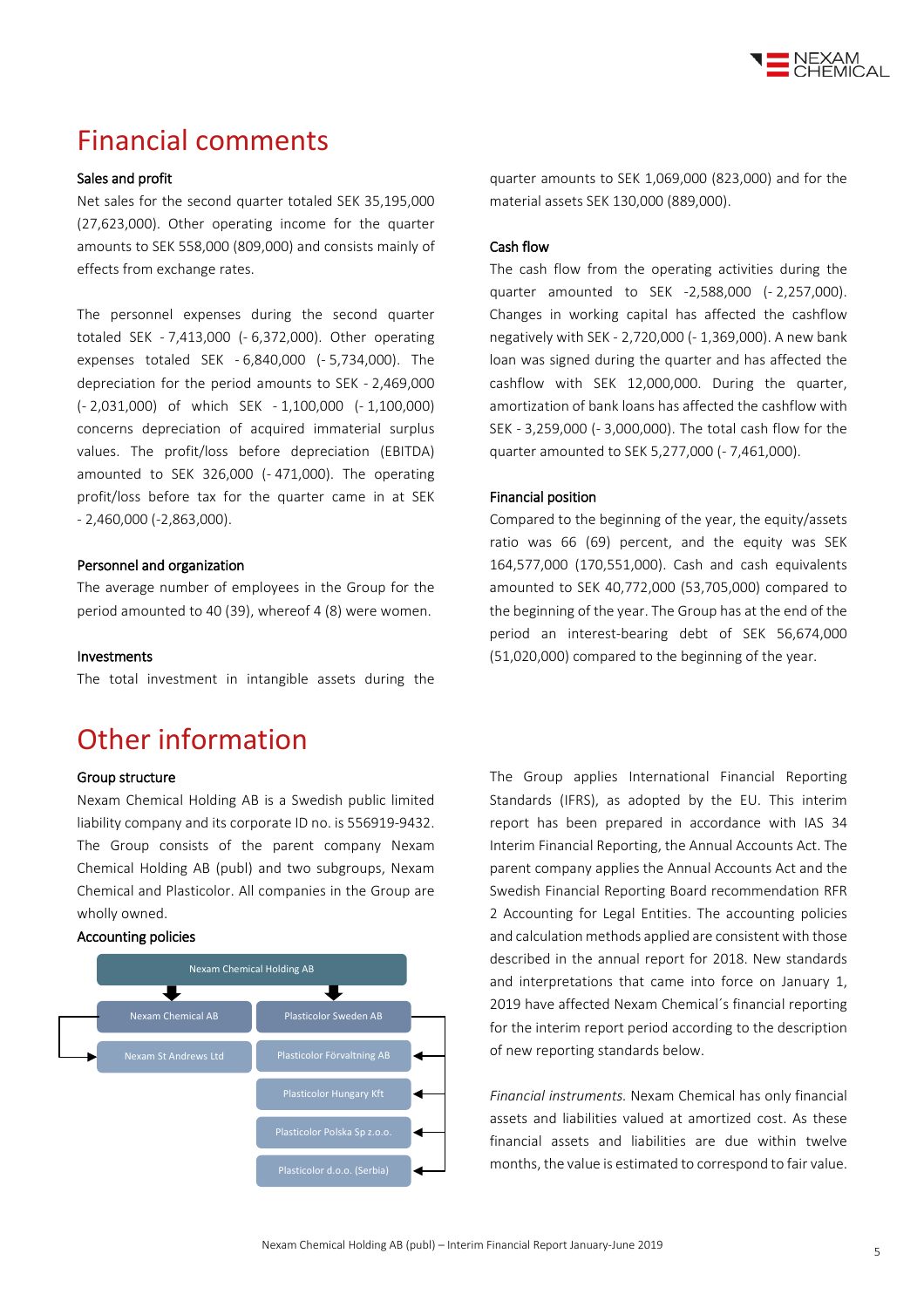

*Segment reporting.* Financial information reported to the chief operating decision maker (CEO) as the basis for allocating resources and judging the group's profit or loss is not divided into different operating segments. Therefor the group consists of a single operating segment and reference is made to the income statement and balance sheet regarding operating segment reporting

#### *New reporting standards.*

As of January 1, 2019, Nexam Chemical applies IFRS 16.

IFRS 16, Leases, replaces IAS 17 and begin to apply as of January 1, 2019. The standard requires that assets and liabilities attributable to all leases, with some exceptions, be reported in the balance sheet. Introducing the standard, Nexam Chemical will apply the simplified transition method, which means that comparative information in previous periods will not be recalculated.

IFRS 16 has only been applicable for the premises and land that the Group have leased. The Company currently, through the subsidiary Nexam St Andrews Ltd, only lease land with a remaining term of 72 years. The effect of the introduction of IFRS 16 will increase the assets by approximately SEK 3.6 million and the liabilities with the corresponding amount. The average interest rate per 1 January 2019 amounted to 3.5 percent. The new standard will primarily have an effect on the Company´s equity ratio and is expected to affect the 2019 profit/loss after tax by approximately SEK 50,000.

No other IFRS or IFRIC interpretations that have not yet come into force are expected to have any significant impact on the Group.

#### Transactions with related parties

During the year, SEK 174,000 has been paid in consulting fees for hiring of temporary purchasing manager from a company that are related to the Chairman of the Board. Other than that, no other transactions with related parties has occurred, except for determined remuneration for the Board of Directors and remuneration in accordance with employment agreement. The principles for these remunerations are stated in the annual report 2018.

#### Risks and uncertainties

The Group's operations are affected by a number of factors which can result in a risk for the Group's operations and profit. See the annual report for 2018 on Nexam Chemical's website for information about the Company's risks and uncertainties.

#### Estimates and judgements

In order to be able to prepare the financial statements, the Board of Directors and the Management make judgements and assumptions on the basis of available information that impact the company's financial performance and financial position.

Estimates and judgements are evaluated on an ongoing basis and are based on historical experience and other factors, including expectations about future events that can be reasonably expected under prevailing conditions. The actual outcome may differ from the judgements made. The areas where estimates and assumptions could lead to a significant risk of adjustments to the figures reported for the company's financial performance, and position in future reporting periods, are primarily judgements about market conditions and thus the value of the Group's non-current assets.

#### Audit review

These financial statements have not been audited by the Company´s auditor.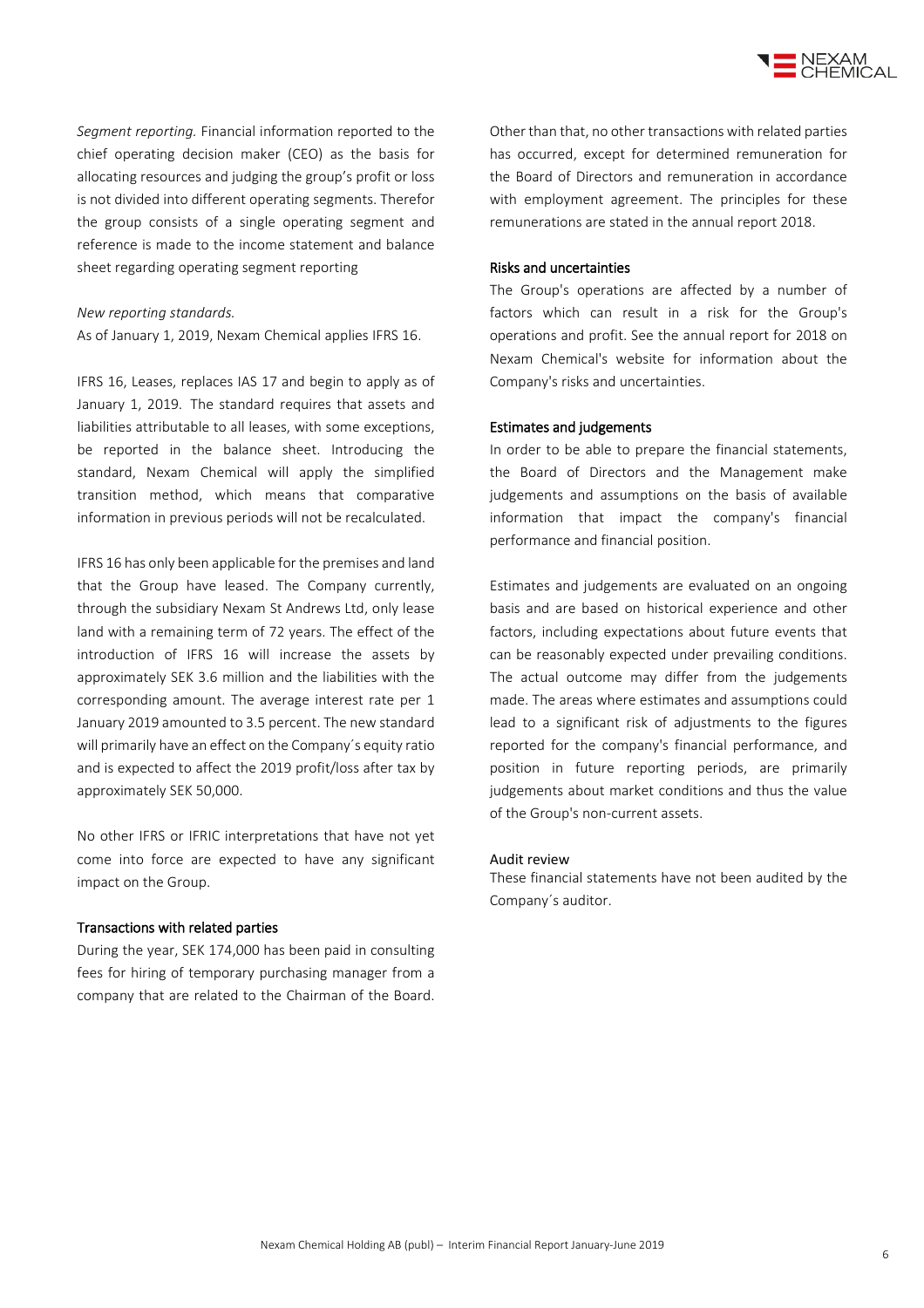

The Board of Directors and the Chief Executive Officer certify that the interim financial report provides a true and fair view of the parent company´s and the Group´s business, financial position and performance and describes material risks and uncertainties to which the parent company and the companies in the group are exposed.

\_\_\_\_\_\_\_\_\_\_\_\_\_\_\_\_\_\_\_\_\_\_\_\_\_\_\_\_\_\_\_\_\_\_\_\_\_\_\_\_\_\_\_\_\_\_\_\_\_\_\_\_\_\_\_\_\_\_\_\_\_\_\_\_\_\_\_\_\_\_\_\_\_\_\_\_\_\_\_\_\_\_\_

Lomma 20<sup>th</sup> of August 2019

Lennart Holm Cecilia Jinert Johansson Jonna Opitz<br>
Chairman of the Board Member of the Board Member of the Board Chairman of the Board

Ronnie Törnqvist Mats Persson and Johan Arvidsson Member of the Board Member of the Board CEO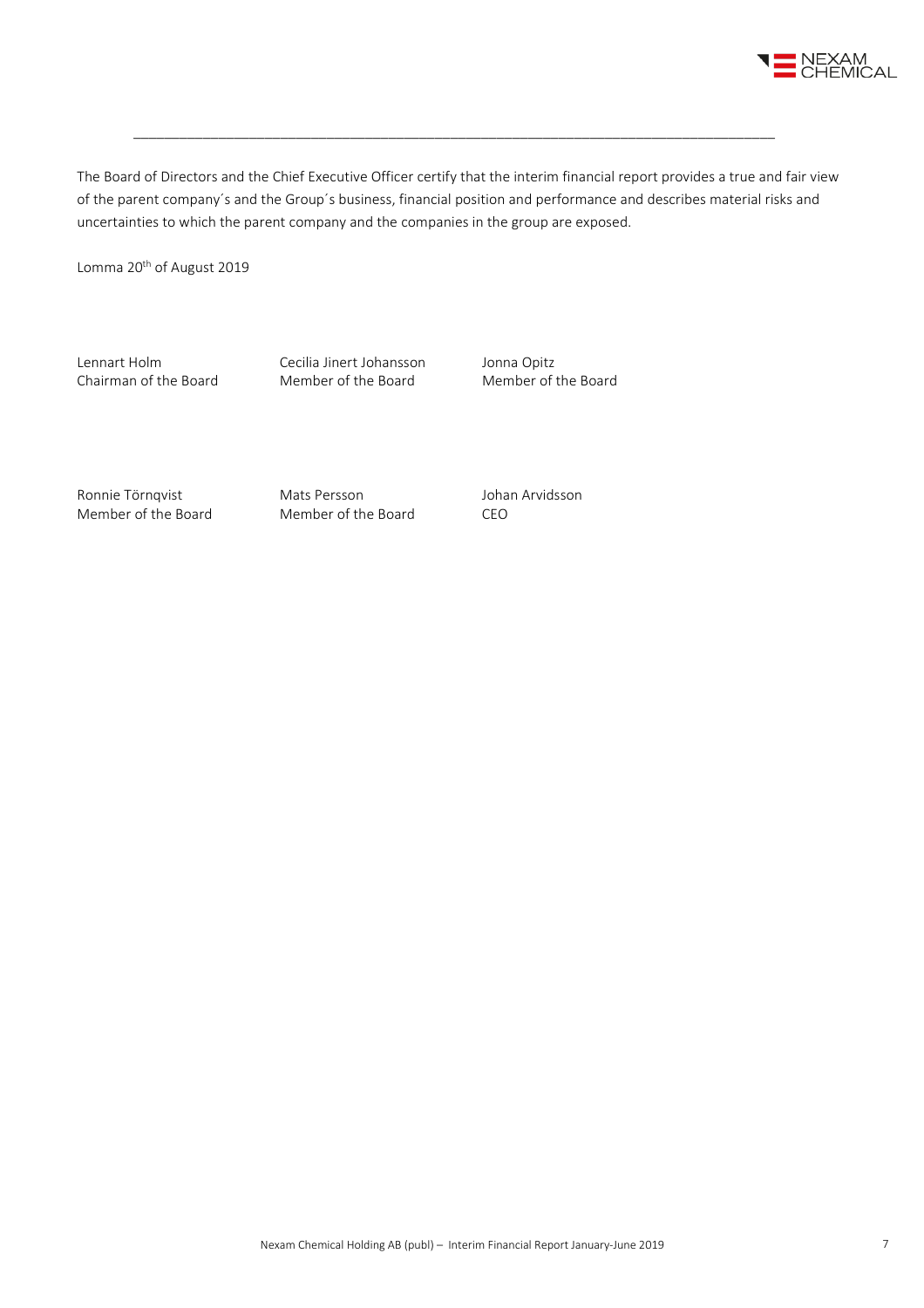

# Financial Statements in summary

| Consolidated income statement in summary                    |            |            |            |            |            |
|-------------------------------------------------------------|------------|------------|------------|------------|------------|
|                                                             | Apr-Jun    | Apr-Jun    | Jan-Jun    | Jan-Jun    | Full year  |
| (SEK '000)<br><b>Note</b>                                   | 2019       | 2018       | 2019       | 2018       | 2018       |
|                                                             |            |            |            |            |            |
| $\overline{2}$<br>Net sales                                 | 35 195     | 27 623     | 66949      | 54 664     | 109 835    |
| Changes in goods in progress, finished goods and work       |            |            |            |            |            |
| in progress                                                 | $-879$     | -158       | 4 2 4 1    | 492        | 2844       |
| Other operating income                                      | 558        | 809        | 1667       | 2 0 0 9    | 2 3 1 4    |
|                                                             | 34 874     | 28 274     | 72857      | 57 165     | 114 993    |
|                                                             |            |            |            |            |            |
| <b>Operating expenses</b>                                   |            |            |            |            |            |
| Raw materials and consumables                               | $-20298$   | $-16802$   | $-44470$   | $-333312$  | $-67990$   |
| Operating expenses                                          | $-6840$    | $-5734$    | $-13030$   | $-11696$   | $-24339$   |
| Personnel cost                                              | $-7413$    | $-6372$    | $-16684$   | $-13578$   | $-28277$   |
| Depreciation and write-down of tangible and intangible      |            |            |            |            |            |
| assets                                                      | $-2469$    | $-2031$    | -4889      | $-4851$    | $-9927$    |
| Other operating expenses                                    | 3          | 163        | 3          | 49         | $-144$     |
| Operating profit/loss                                       | $-2143$    | -2 502     | $-6213$    | -6 223     | -15 684    |
|                                                             |            |            |            |            |            |
| <b>Financial items</b>                                      |            |            |            |            |            |
| Financial income                                            | 11         | 6          | 19         | 8          | 20         |
| Financial costs                                             | $-328$     | $-367$     | $-604$     | $-733$     | $-1363$    |
| Profit/loss before tax                                      | $-2460$    | $-2863$    | $-6798$    | -6 948     | -17027     |
|                                                             |            |            |            |            |            |
| Income tax                                                  | $-18$      | $-85$      | $-53$      | $-156$     | $-153$     |
| Profit/loss for the period                                  | $-2478$    | $-2948$    | $-6851$    | $-7104$    | -17 180    |
| Other comprehensive income                                  |            |            |            |            |            |
| Items that may be reclassified to profit or loss            |            |            |            |            |            |
| Translation differences on foreign subsidiaries             | 189        | $-444$     | 461        | 127        | 282        |
| Sum of other comprehensive income, net after tax            | 189        | $-444$     | 461        | 127        | 282        |
| Comprehensive result for the period                         | $-2289$    | $-3392$    | $-6390$    | -6 977     | $-16898$   |
|                                                             |            |            |            |            |            |
| The profit for the year as well as comprehensive income are |            |            |            |            |            |
| wholly attributable to the parent company's shareholders.   |            |            |            |            |            |
| Earnings per share (SEK)                                    |            |            |            |            |            |
| Basic earnings per share (SEK)                              | $-0,03$    | $-0,04$    | $-0,09$    | $-0,11$    | $-0,25$    |
| Diluted earnings per share (SEK)                            | $-0,03$    | $-0,04$    | $-0,09$    | $-0,11$    | $-0,25$    |
| Average number of basic shares                              | 67 519 019 | 67 519 019 | 67 519 019 | 67 519 019 | 67 519 019 |
| Average number of diluted shares                            | 67 519 019 | 67 519 019 | 67 519 019 | 67 519 019 | 67 519 019 |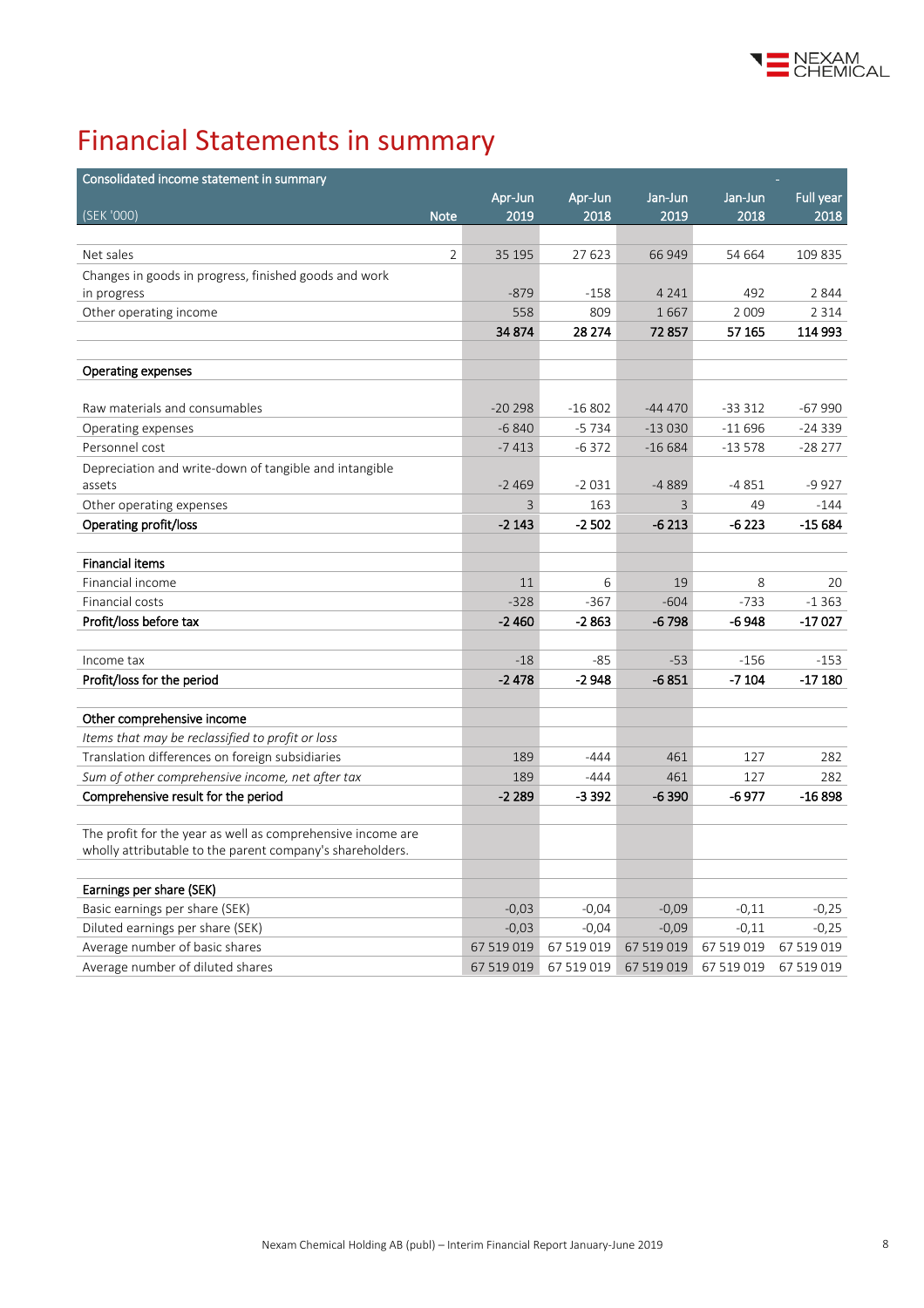

| Consolidated balance sheet in summary |         |          |          |
|---------------------------------------|---------|----------|----------|
|                                       | 30 Jun  | 30 Jun   | 31 Dec   |
| (SEK '000)<br><b>Note</b>             | 2019    | 2018     | 2018     |
| <b>ASSETS</b>                         |         |          |          |
| Intangible assets<br>$\mathbf{1}$     | 107 065 | 109 859  | 107 895  |
| Tangible assets                       | 50 230  | 49 730   | 47820    |
| Financial assets                      | 98      | 5        | 5        |
| Inventory                             | 23 689  | 15 470   | 19 448   |
| Trade receivables                     | 22 945  | 19 9 94  | 16 245   |
| Other receivables                     | 3620    | 6 1 5 0  | 2582     |
| Cash and bank                         | 40 772  | 68 973   | 53 705   |
| <b>TOTAL ASSETS</b>                   | 248 419 | 270 181  | 247 700  |
|                                       |         |          |          |
| <b>EQUITY AND LIABILITIES</b>         |         |          |          |
| Equity                                | 164 577 | 180 464  | 170 551  |
| Long-term debt with interest          | 43 612  | 45 8 69  | 38 443   |
| Other long-term debt                  | 3781    | 3 1 2 9  | 152      |
| Provisions for pension                |         |          |          |
| Short term debt with interest         | 13 0 62 | 13 4 5 9 | 12 577   |
| Trade payables                        | 13586   | 12 2 8 1 | 14 4 9 9 |
| Other liabilities                     | 9801    | 14 9 79  | 11 478   |
| TOTAL EQUITY AND LIABILITIES          | 248 419 | 270 181  | 247 700  |

| Consolidated changes in equity in summary   |         |                          |         |         | <b>COL</b> |
|---------------------------------------------|---------|--------------------------|---------|---------|------------|
|                                             | Apr-Jun | Apr-Jun                  | Jan-Jun | Jan-Jun | Full year  |
| (SEK '000)                                  | 2019    | 2018                     | 2019    | 2018    | 2018       |
| Balance at the beginning of the period      | 166 450 | 183 860                  | 170 551 | 187 512 | 187 512    |
| Profit/loss for the period                  | $-2478$ | $-2948$                  | $-6851$ | $-7104$ | $-17180$   |
| Other comprehensive income                  | 189     | -448                     | 461     | 123     | 282        |
| Transactions with shareholders <sup>1</sup> | 416     | $\overline{\phantom{a}}$ | 416     | $-67$   | -63        |
| Balance at the end of the period            | 164 577 | 180464                   | 164 577 | 180464  | 170 551    |
|                                             |         |                          |         |         |            |

<sup>1</sup> Concerns cost connected to share issue in 2017

#### Consolidated cash flow in summary Apr-Jun Apr-Jun Jan-Jun Jan-Jun Full year (SEK '000) 2019 2018 2019 2018 2018 Cash flow from operating activities Operating income  $\overline{2}$  15 684 -2 143 -2 503 -6 213 -6 224 -15 684 Adjustment from non-cash items 1 615 1 615 1 615 4 023 3 889 8 931 Cash flow from operations before changes in working capital 132 -888 -2 190 -2 335 -6 753 Changes in working capital<br>
Cash flow from operations<br>
Cash flow from operations<br>
Cash flow from operations<br>
Cash flow from operations<br>
Cash flow from operations Cash flow from operations -2 588 -2 257 -16 839 -7 564 Cash flow from investment activities -1 199 -1 199 -1 711 -2 162 -3 116 -5 537 Cash flow from financing activities 9 064 -3 493 5 929 -6 779 -14 333 Cash flow for the period **6 200 -17 461** -13 072 -17 459 -32 757 Cash and cash equivalents at the beginning of the period 35 448 76 597 53 705 86 407 86 407 Effect of exchange rate changes on cash 65 139 25 55 Cash and cash equivalents at end of period 40 772 68 973 40 772 68 973 53 705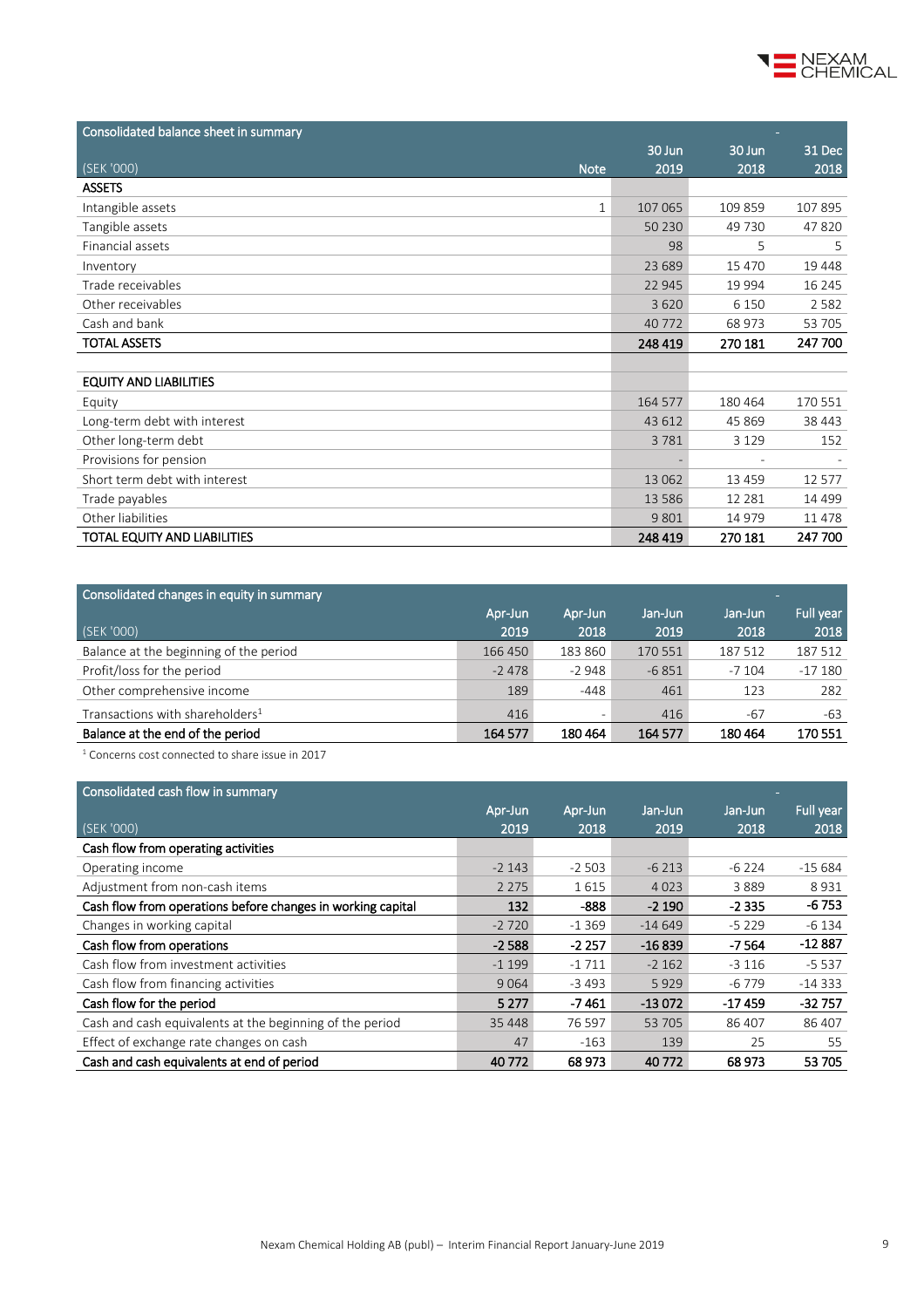

| Parent company - Income statement in summary                  |                          |                          |         |         |           |
|---------------------------------------------------------------|--------------------------|--------------------------|---------|---------|-----------|
|                                                               | Apr-Jun                  | Apr-Jun                  | Jan-Jun | Jan-Jun | Full year |
| (SEK '000)                                                    | 2019                     | 2018                     | 2019    | 2018    | 2018      |
|                                                               |                          |                          |         |         |           |
| Net sales                                                     | 1849                     | 2 0 0 0                  | 4849    | 9 0 0 0 | 9 0 0 0   |
|                                                               |                          |                          |         |         |           |
|                                                               | 1849                     | 2000                     | 4849    | 9000    | 9000      |
|                                                               |                          |                          |         |         |           |
| <b>Operating expenses</b>                                     |                          |                          |         |         |           |
| Operating expenses                                            | $-1177$                  | $-1381$                  | $-2142$ | $-2605$ | $-5055$   |
| Personnel cost                                                | $-1633$                  | $-1771$                  | $-4944$ | $-3450$ | $-5849$   |
|                                                               |                          |                          |         |         |           |
| Depreciation and write-down of tangible and intangible assets |                          |                          |         |         |           |
| Operating profit/loss                                         | $-961$                   | $-5152$                  | $-2237$ | 2945    | $-1904$   |
|                                                               |                          |                          |         |         |           |
|                                                               |                          |                          |         |         |           |
| <b>Financial items</b>                                        |                          |                          |         |         |           |
| Write down financial assets                                   | $-1000$                  | $-4000$                  | $-5000$ | $-9000$ | $-12000$  |
| Interest income and other similar profit items                |                          | $\overline{\phantom{a}}$ |         |         |           |
| Interest income from group companies                          | $\overline{\phantom{a}}$ | $\overline{\phantom{a}}$ |         |         |           |
| Interest expenses and other similar loss items                | $-206$                   | $-259$                   | $-421$  | $-536$  | $-1024$   |
| Profit/loss before tax                                        | $-2167$                  | $-5411$                  | $-7658$ | $-6591$ | $-14928$  |
|                                                               |                          |                          |         |         |           |
| Appropriations                                                |                          |                          |         |         | 4 5 0 0   |
| Income tax                                                    |                          |                          |         |         |           |
| Profit/loss for the period                                    | $-2167$                  | $-5411$                  | $-7658$ | $-6591$ | $-10428$  |

| Parent company - Statement of comprehensive income |          |                 |         |                          | <b>COL</b> |
|----------------------------------------------------|----------|-----------------|---------|--------------------------|------------|
|                                                    | Apr-Jun  | Apr-Jun         | Jan-Jun | Jan-Jun                  | Full year  |
| (SEK '000)                                         | 2019     | 2018            | 2019    | 2018                     | 2018       |
| Profit/loss for the period                         | $-2,167$ | -5 411          | $-7658$ | -6 591                   | -10 428    |
| Other comprehensive income                         |          | $\qquad \qquad$ |         | $\overline{\phantom{a}}$ |            |
| Comprehensive profit for the period                | $-2167$  | -5 411          | -7 658  | -6 591                   | $-10428$   |

| Parent company - Balance sheet in summary |         |         |         |
|-------------------------------------------|---------|---------|---------|
|                                           | 30 Jun  | 30 Jun  | 31 Dec  |
| (SEK '000)                                | 2019    | 2018    | 2018    |
| <b>ASSETS</b>                             |         |         |         |
| Financial assets                          | 409 076 | 409 076 | 409 076 |
| Receivables from group companies          | 43 198  | 33 540  | 38 040  |
| Other receivables                         | 754     | 481     | 495     |
| Cash and bank                             | 9876    | 43757   | 29816   |
| <b>TOTAL ASSETS</b>                       | 462 904 | 486 854 | 477 427 |
|                                           |         |         |         |
| <b>EQUITY AND LIABILITIES</b>             |         |         |         |
| Equity                                    | 415 226 | 426 306 | 422 469 |
| Provisions for pension                    | 172     | 129     | 152     |
| Long-term debt with interest              | 30 000  | 42 000  | 36 000  |
| Other long-term debt                      |         | 3 0 0 0 |         |
| Short term debt with interest             | 12 000  | 12 000  | 12 000  |
| Trade payables                            | 978     | 309     | 597     |
| Other liabilities                         | 4528    | 3 1 1 0 | 6 2 0 9 |
| TOTAL EQUITY AND LIABILITIES              | 462 904 | 486 854 | 477427  |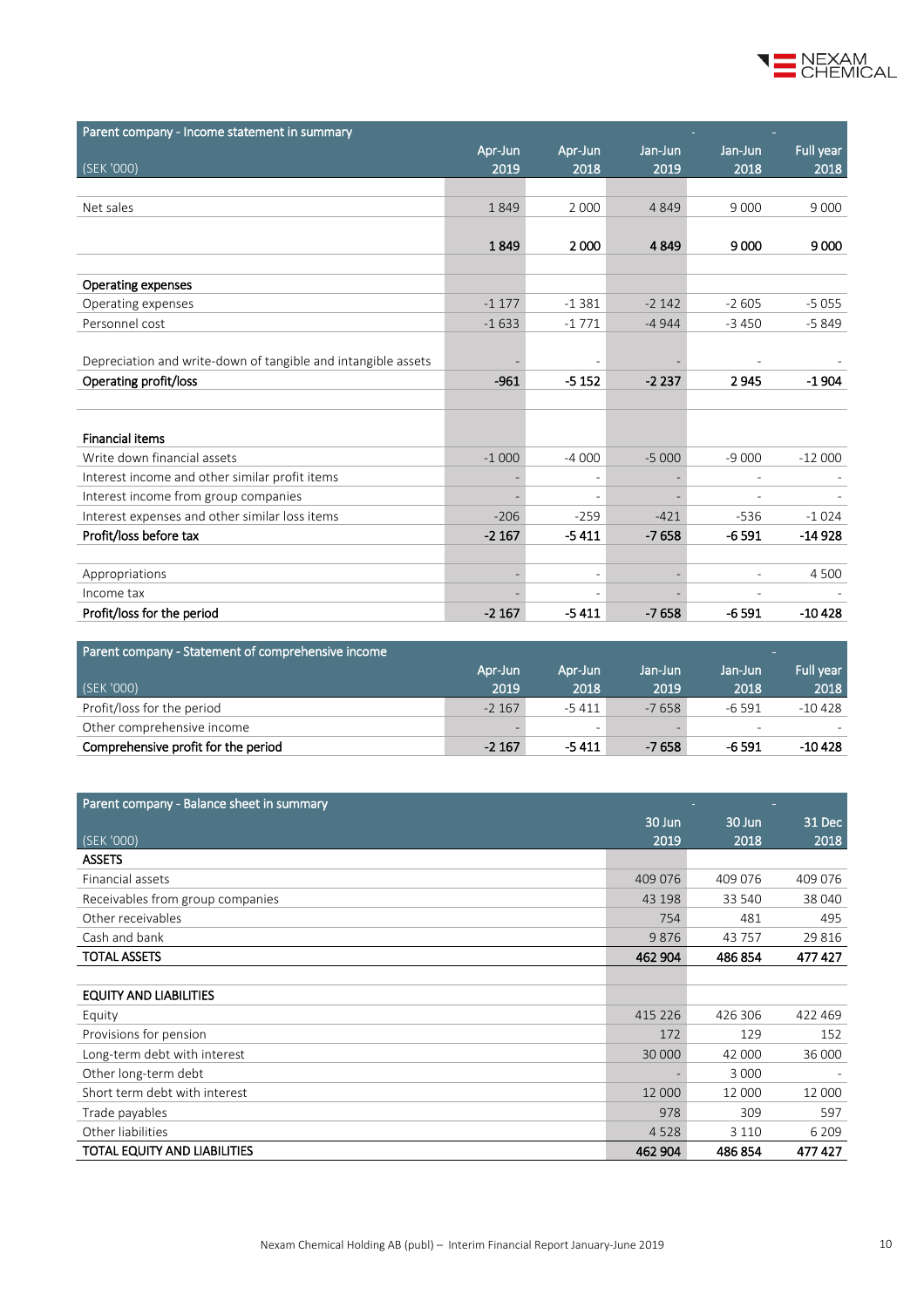

| Note 1 - Intangible assets                         |                          |           |         |             |           |
|----------------------------------------------------|--------------------------|-----------|---------|-------------|-----------|
|                                                    |                          | Market    |         | Development |           |
| $\sqrt{\textsf{SEK}}$ '000)                        | Goodwill                 | positions |         | costs       | Patents   |
| Accumulated cost                                   |                          |           |         |             |           |
| Opening balance 1 January 2019                     | 45 943                   | 44 000    |         | 21 3 8 9    | 5934      |
| Additions                                          |                          |           |         | 1747        |           |
| Closing balance 30 June 2019                       | 45 943                   | 44 000    |         | 23 136      | 5934      |
| Accumulated depreciation                           |                          |           |         |             |           |
| Opening balance 1 January 2019                     |                          | $-4767$   |         | $-2817$     | $-1787$   |
| Expensed depreciation for the period               | $\overline{a}$           | $-2200$   |         | $-276$      |           |
| Capitalized depreciation for the period            | $\overline{\phantom{a}}$ |           |         |             | $-101$    |
| Closing balance 30 June 2019                       | $\overline{\phantom{a}}$ | $-6967$   |         | $-3093$     | $-1888$   |
|                                                    |                          |           |         |             |           |
| Residual value 30 June 2019                        | 45 943                   | 37033     |         | 20 043      | 4046      |
|                                                    |                          |           |         |             |           |
| Accumulated cost                                   |                          |           |         |             |           |
| Opening balance 1 January 2018                     | 45 943                   | 44 000    |         | 18 806      | 5929      |
| Additions                                          |                          |           |         | 2 5 8 3     | 5         |
| Closing balance 31 December 2018                   | 45 943                   | 44 000    |         | 21 3 8 9    | 5934      |
| Accumulated depreciation                           |                          |           |         |             |           |
| Opening balance 1 January 2018                     |                          | $-367$    |         | $-2172$     | $-1441$   |
| Expensed depreciation for the period               |                          | $-4400$   |         | $-645$      | -7        |
| Capitalized depreciation for the period            | $\overline{a}$           |           |         |             | -339      |
| Closing balance 31 December 2018                   |                          | -4767     |         | $-2817$     | $-1787$   |
|                                                    |                          |           |         |             |           |
| Residual value 31 December 2018                    | 45 943                   | 39 233    |         | 18572       | 4 1 4 7   |
| Note 2 - Net sales divided on geographical markets |                          |           |         |             |           |
|                                                    | Apr-Jun                  | Apr-Jun   | Jan-Jun | Jan-Jun     | Full year |
| (SEK '000)                                         | 2019                     | 2018      | 2019    | 2018        | 2018      |
| Net sales Sweden                                   | 10 970                   | 11874     | 21589   | 24 007      | 44 28 3   |
| Net sales Europe                                   | 22 4 3 7                 | 12 8 9 9  | 41 117  | 25 780      | 54 541    |
| Net sales rest of the world                        | 1788                     | 2850      | 4 2 4 3 | 4877        | 11 0 11   |
|                                                    | 35 195                   | 27 623    | 66 949  | 54 664      | 109835    |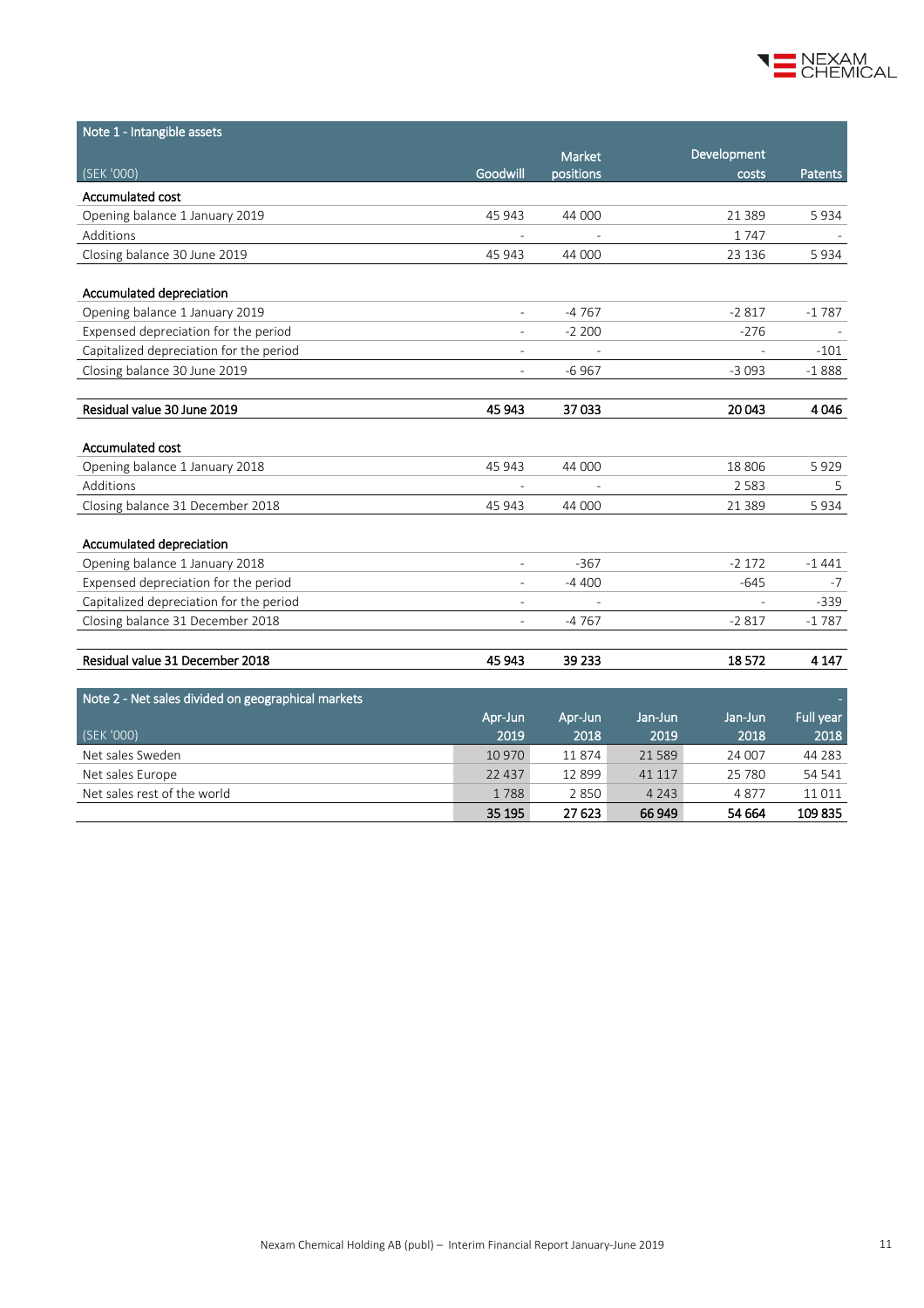

# Share capital, shares and ownership

The Company's share capital totals SEK 1,298,442.67 divided into 67,519,019 outstanding shares. The Company only has one class of shares and all shares have equal rights to dividends. The shares of Nexam Chemical Holding AB were listed on NASDAQ Stockholm First North Premier under the ticket NEXAM. Approximately 2.9 million shares have been turned over during the second quarter 2019 and the average price during the period was SEK 7.52 per share.

#### Incentive programs

The company has one ongoing incentive programs with a total of 1,040,000 outstanding warrants, which all entitles the holders to subscribe for one new share. All warrants have been issued at market value, calculated according to the "Black Scholes" formula. If all currently outstanding warrants are exercised, the total dilution will be approximately 1.5 %.

For more information and the full terms and conditions of incentive program 2019/2022, please see the resolutions from the Annual General Meetings i[n 2019.](http://www.nexamchemical.com/secure/CMS/?language=en#context=epi.cms.contentdata:///245&viewsetting=active:///true)

| Allotment<br>date | ' Price per<br>warrant (SEK) | <b>Earliest</b><br>redemption date | Final due<br>date | Redemption<br>price (SEK) | <b>Outstanding warrants</b><br>$30th$ of June 2019 | Dilution if<br>fully exercised |
|-------------------|------------------------------|------------------------------------|-------------------|---------------------------|----------------------------------------------------|--------------------------------|
| 2019-06-30        | 0.40                         | 2022-08-26                         | 2022-09-09        | 11.51                     | 1.040.000                                          | 1.5%                           |
|                   |                              |                                    |                   |                           | 1,040,000                                          | 1.5 %                          |

#### Shareholders

The number of shareholders as of 30<sup>th</sup> of June 2019 was 6,463.

| Shareholders                            | <b>Shares</b> | Percent |
|-----------------------------------------|---------------|---------|
| Försäkringsbolaget, Avanza Pension      | 11 042 365    | 16,4%   |
| SIX SIS AG                              | 8634113       | 12,8%   |
| Länsförsäkringar Småbolag Sverige       | 2 3 4 6 7 8 2 | 3,5%    |
| Lennart Holm, privately and via company | 2 121 596     | 3,1%    |
| Goldman Sachs International Ltd         | 1518973       | 2,2%    |
| <b>IBKR Financial Services AG</b>       | 1460646       | 2,2%    |
| Nordnet Pensionsförsäkring AB           | 1 2 1 5 1 3 2 | 1,8%    |
| Michael Karlsson                        | 948 342       | 1,4%    |
| Björn Parkander                         | 912 517       | 1,4%    |
| Swedbank Försäkring                     | 770 260       | 1,1%    |
| Other shareholders (approx. 6,500)      | 36 548 293    | 54,1%   |
| Total                                   | 67 519 019    | 100.0%  |

## Financial calendar

12 Nov 2019 Interim Report January-September 2019 14 Feb 2020 Year-End-Report 2019

Interim reports are available on [www.nexamchemical.com.](http://www.nexamchemical.com/)

#### For further information concerning the report, please contact:

Johan Arvidsson, VD Tel: +46 (0)708-97 44 39 E-post: [johan.arvidsson@nexamchemical.com](mailto:johan.arvidsson@nexamchemical.com)

This information is information that Nexam Chemical Holding AB is obliged to make public pursuant to the EU Market Abuse Regulation and the Securities Markets Act. The information was submitted for publication, through the agency of the contact person set out above, at 08:00 CET on August 20, 2019.